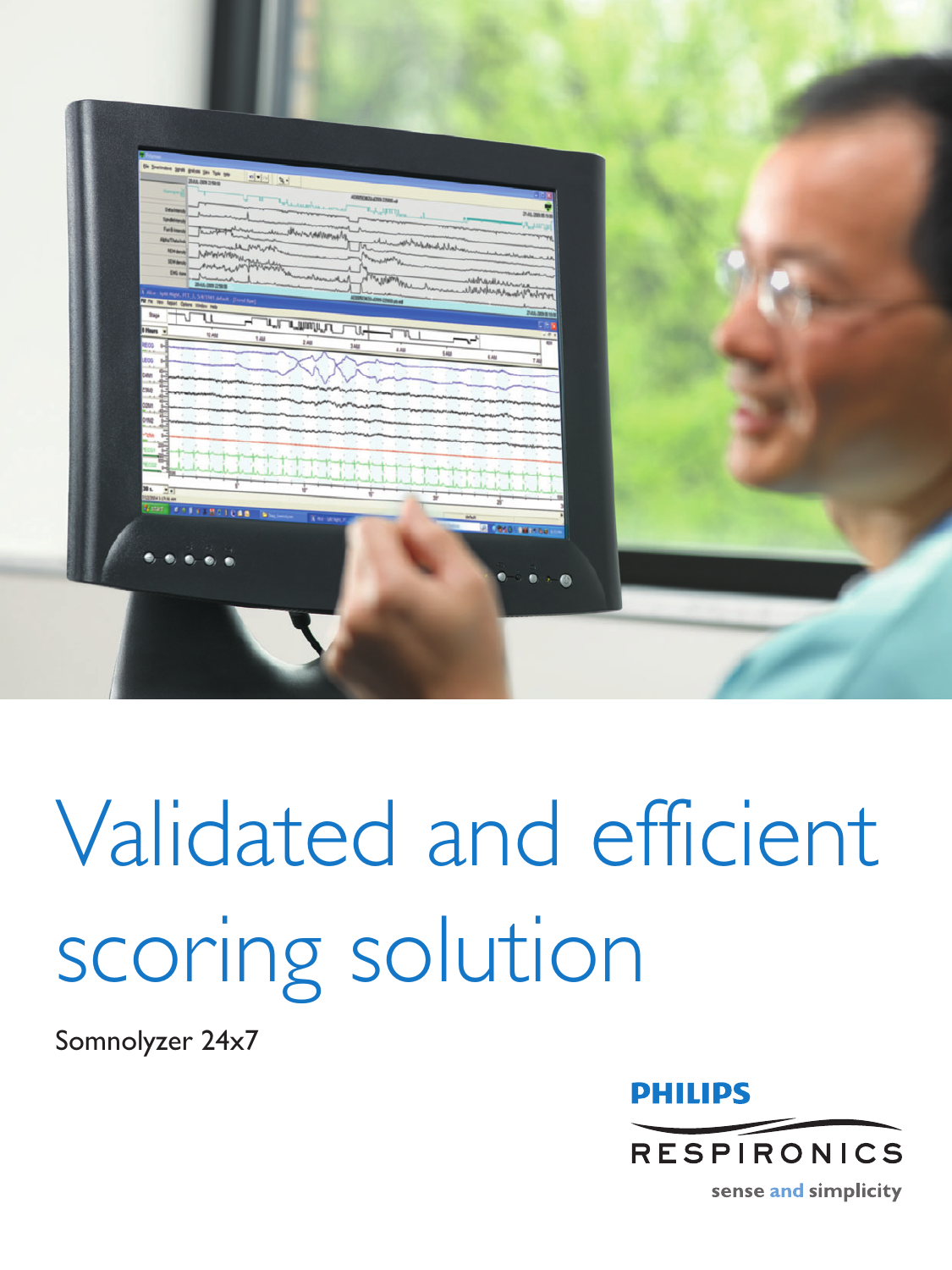## Enhance your sleep study scoring

Somnolyzer 24x7 is a clinically-validated, computer-assisted sleep scoring system designed to help simplify and improve sleep study scoring productivity, accuracy, and consistency. By reducing the time sleep technicians spend on studies – typically to less than one-half of normal time – they can be free to deal with other important lab activities.

Many labs today face an increased demand for sleep diagnostic testing and a possible scarcity of sleep specialists. Implementing an automated scoring solution, like Somnolyzer 24x7, can help deal with these challenges. Automated scoring can help you enhance your lab efficiency, forecasting, and demand. Designed by sleep experts who understand your needs, Somnolyzer 24x7 offers many benefits for lab managers and technicians. It also can help enhance the relationship between labs and referring physicians and their patients who want quick study results.

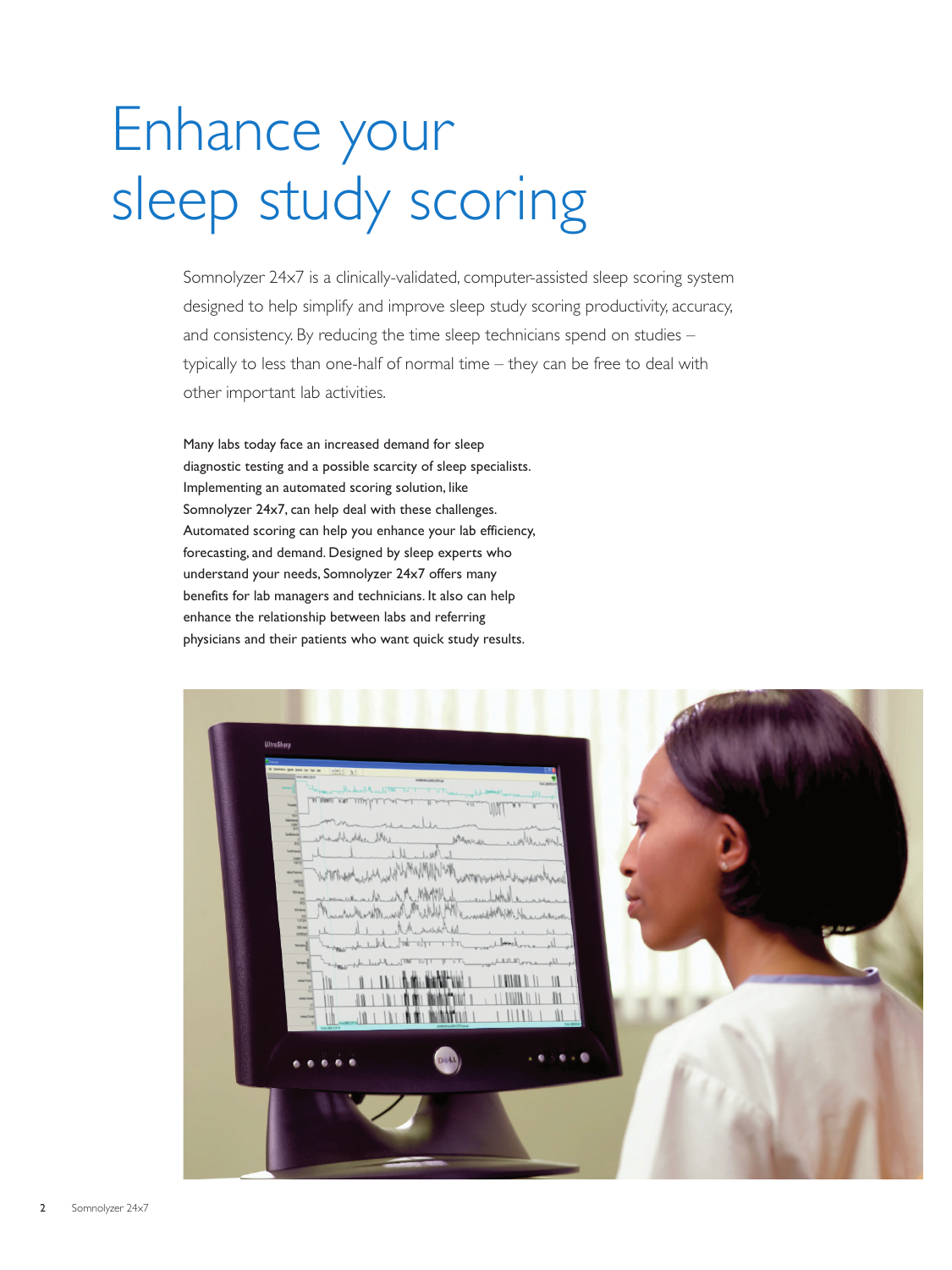### Provides a smart solution to the challenges of scoring sleep studies

Somnolyzer 24x7 has been proven to most closely approximate human scoring and was tested on the largest normative database, as well as on thousands of patient studies.1

Some technicians may find they only need as little as 10-20 minutes for structured quality expert review. This increased efficiency may enable them to focus their expertise on the areas requiring refinement instead of routine, monotonous scoring.

Somnolyzer 24x7 is a reliable and validated, computerassisted sleep scoring system that:

- Includes an expert review process
- Applies the same scoring rules as any human expert
- Follows R&K and current AASM standards
- Detects all relevant visual features (i.e., spindles, eye movements, delta waves) just as in manual scoring
- Enables you to view reports in your native system without having to change them (dependent upon the sleep system you use)
- Ensures that your scored results are of consistent quality by diminishing interscorer variability

Somnolyzer 24x7 provides automated analysis of:

- Sleep staging
- Arousal analysis
- Respiratory analysis
- Leg movement analysis

Somnolyzer 24x7 is designed to help your scoring studies be more efficient, consistent, and maintain a high level of inter-scorer agreement. With Somnolyzer 24x7 in place, your staff should be able to provide referral sources and patients with quicker results and handle any possible demands for increased patient throughput.





Note: the above graphs are adapted from the studies referenced in the footnotes.

#### **Overall performance (staging)**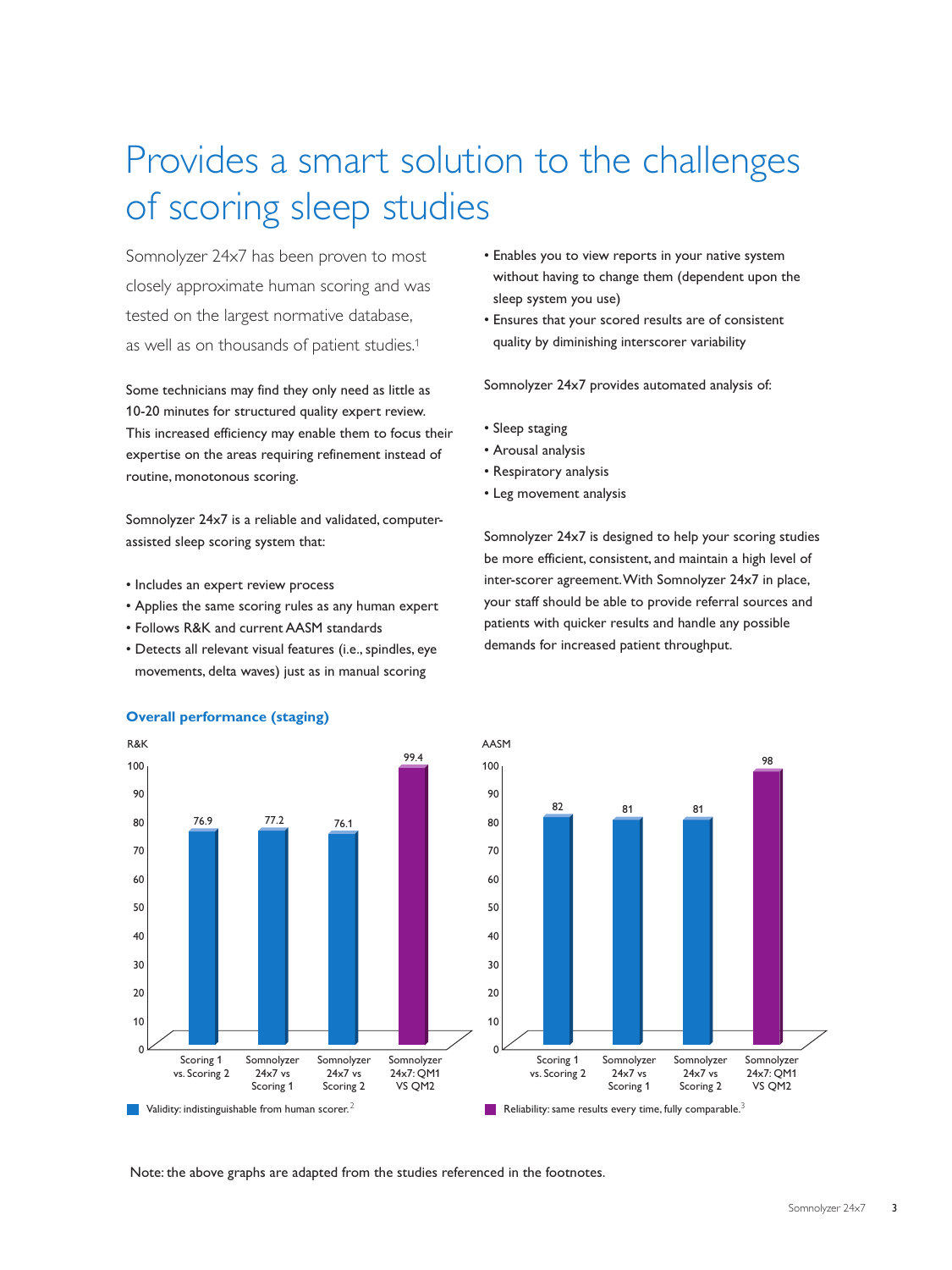#### **Widely recognized for its utility**

Somnolyzer 24x7 adheres to the "AASM Manual for the Scoring of Sleep and Associated Events" 2007 guidelines.

- It was listed as the top Digital Sleep Analysis solution by the AASM in their evidence based review<sup>1</sup> of Sleep Stage validation (as detailed in a multi-center study with the largest number of subjects)
- It has been used and validated in more than 20 drug and device clinical trials (insomnia, narcolepsy, etc.)<sup>4,5,6</sup>

#### **Enhance your lab operation**

Somnolyzer 24x7 provides lab managers with the ability to enhance:

Efficiency – enables a more efficient use of staff resources Productivity – provides a significant increase in throughput with the same resources and helps reduce backlogs Planning – easier capacity and financial planning with more predictable staffing requirements

Growth – by increasing scoring efficiency you can be better positioned to address increased demand or expand your services



The Polysomnographic Feature File (PFF) helps clinicians easily identify signal deficiencies so they can focus their expertise where it is needed most. Trends within the file depict the distribution of key features in the EEG, EOG or EMG. The events (respiratory, leg movements, arousals) review is based upon an allnight overview of events and on a quick review based on a five-minute window of both signals and events. Looking at single epochs or single events is only necessary in clearly identified cases, based on this global picture.

#### **Satisfy referral sources**

Somnolyzer 24x7 enables you to provide many benefits to referring physicians:

Reliability – achieve close to 100% inter-scorer agreement following expert review $2,3$ 

Continuity – no need to adapt to a new layout; depending upon your diagnostic system, reports can look the same as before

Turnaround – reports are received much more quickly, sometimes even the same day

Standardization – patient results are compliant with the latest professional guidelines

#### **Highly efficient, accurate, and consistent**

Just as with human scoring, Somnolyzer 24x7 is most accurate when the signals are of high quality and compliant with the standard.

With its computer-supported solution followed by an expert review, Somnolyzer 24x7 helps enable the greatest degree of accuracy and consistency without any systematic deviations that could have an influence on subsequent diagnosis.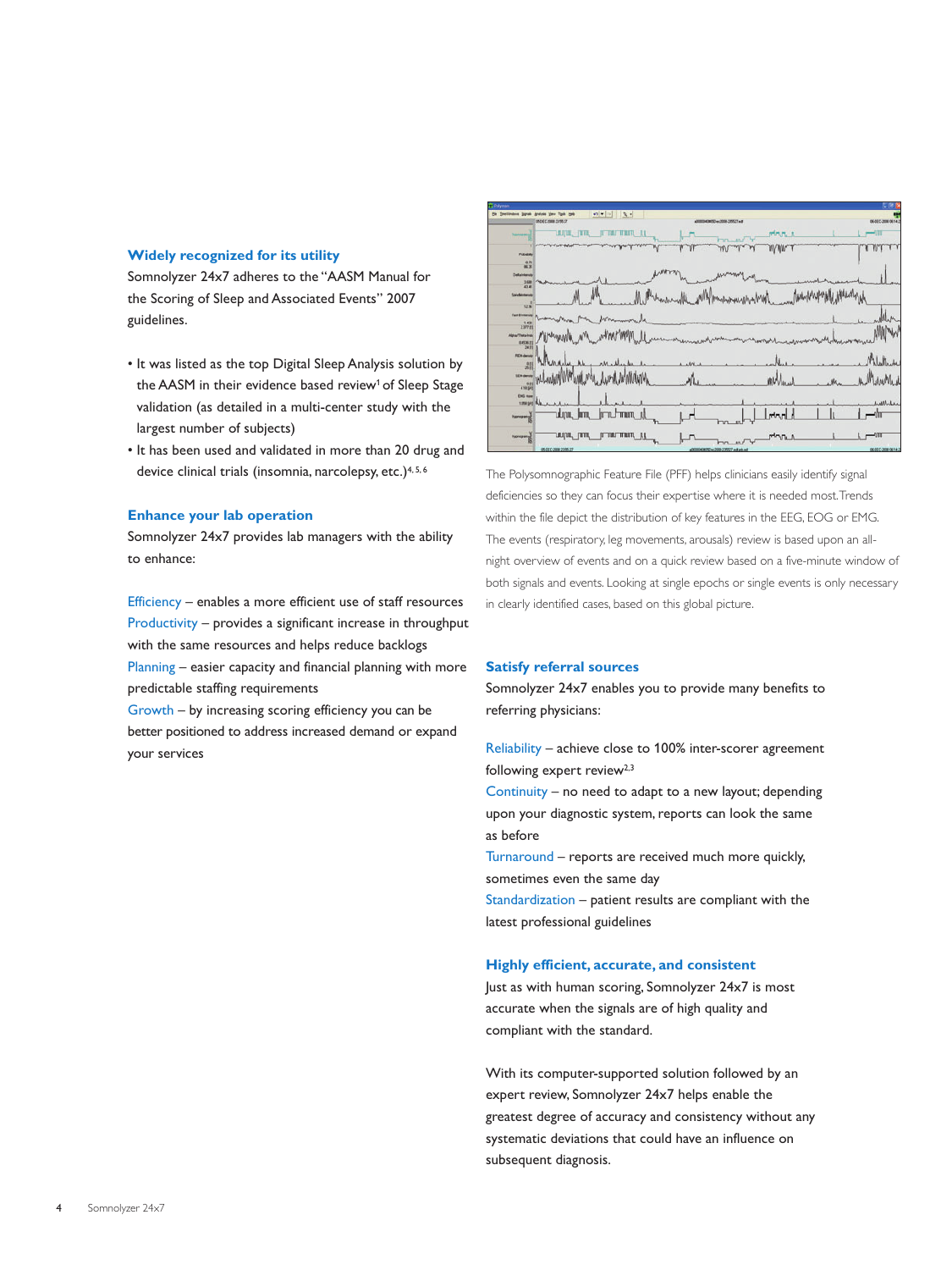#### **Works with other PSG systems**

Even if your diagnostic system is not fully supported for reintegration of Somnolyzer 24x7 results, our comprehensive sleep report – the "Spot Report" – contains all major variables (from AHI to Total Sleep Time).

All variables are compared to the world's largest normative database on healthy sleep. Depending on the age and gender of the subjects a sleep profile of the most important parameters are compared to the norm. Significant deviations are clearly indicated and marked, and the report is generated in PDF format.

#### **Integrated work flow**

Somnolyzer 24x7 can directly interface with Alice Sleepware so that the user does not have to change work flow. Somnolyzer 24x7 results also can be reintegrated into a number of other leading diagnostic systems.

#### **Home testing capability**

Somnolyzer 24x7 can provide scoring on ambulatory or home testing studies for:

- Full portable PSG (Level 2; ambulatory PSG)
- Cardio-respiratory testing (Level 3)
- One- or two-channel devices (Level 4)



| <b>Description</b>                             |
|------------------------------------------------|
| SOMLZ PSG Analysis (volume-based pricing)      |
| SOMLZ Onsite Server Install/Training           |
| SOMLZ PR Hosted Server Install/Remote Training |
| <b>SOMLZ Expert Review Service PSG</b>         |
| <b>SOMLZ Non-Contract Full Service</b>         |
|                                                |

| For home sleep testing (ask your sales representative regarding availability) |                                           |  |
|-------------------------------------------------------------------------------|-------------------------------------------|--|
| <b>Part number</b>                                                            | <b>Description</b>                        |  |
| 1076889                                                                       | SOMLZ HST Analysis (volume-based pricing) |  |
| 1078155                                                                       | <b>SOMLZ Expert Review Service HST</b>    |  |